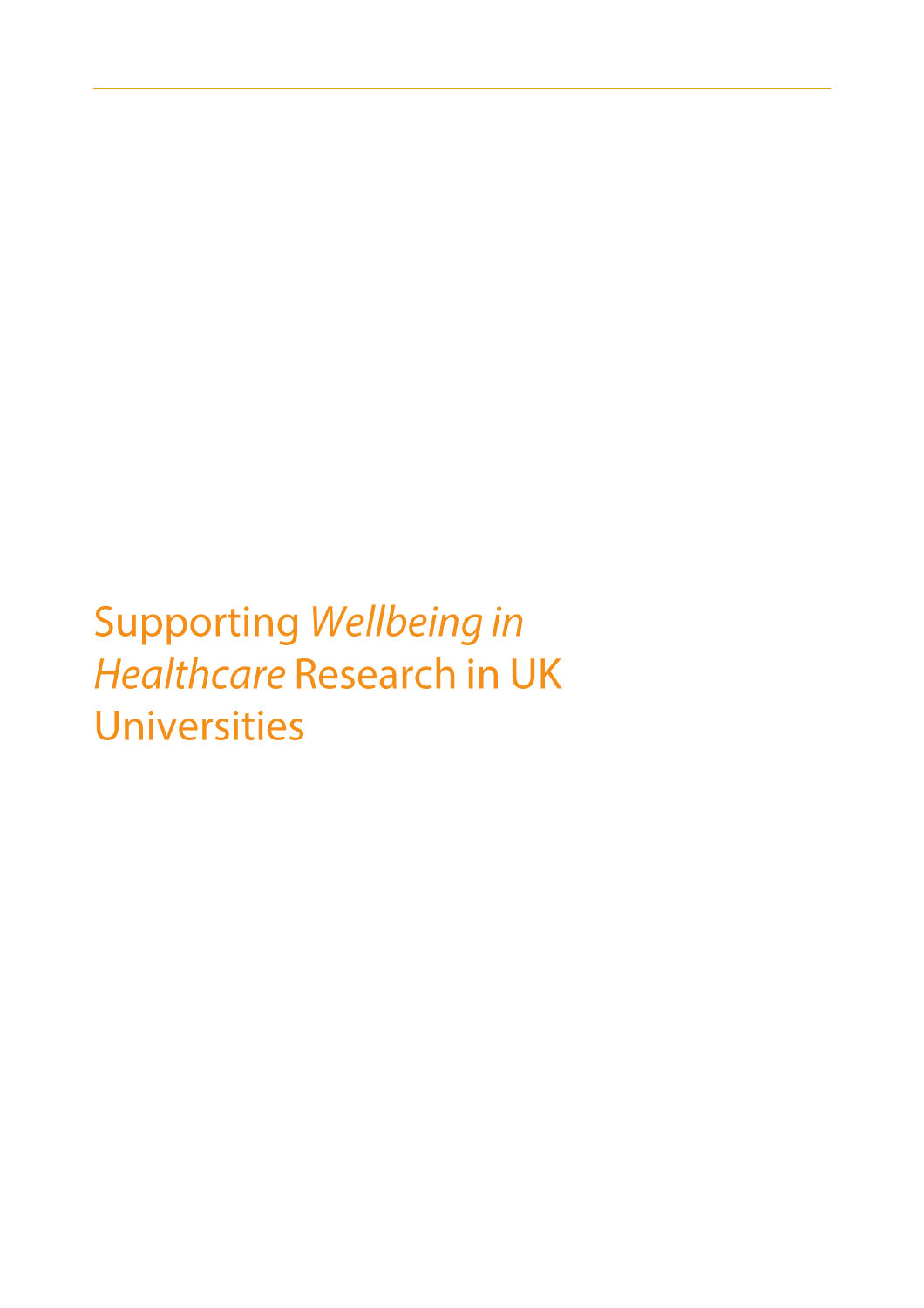# **SCOPE**

# **Background**

A significant increase of wealth and health in the Western world over the past 50 years does not appear to have produced an equivalent increase in societal happiness, at least not using traditional measures.

A growing level of interest is now being directed at the science or economics of 'wellbeing' or 'happiness'. This is reflected in levels of popular interest and the increasing volume of academic research that considers wellbeing and its determinants.

In 2010, David Cameron the UK Prime Minister launched the *National Wellbeing Programme* to 'start measuring our progress as a country, not just by how our economy is growing, but by how our lives are improving; not just by our standard of living, but by our quality of life'. The UK government is now collecting measures of national wellbeing to provide a fuller picture of how society is doing by supplementing existing economic, social and environmental measures.

Subjective well-being (SWB) is used as an umbrella term for how people think and feel about their lives. Decades of research have demonstrated relatively robust determinants of a person's SWB such as the effect of income, unemployment, age, gender and education. Health is an important determinant of SWB and studies have consistently shown a strong relationship between SWB and physical and psychological health.

There are significant positive associations between health and SWB, so that people who rate their general health as 'good' or 'excellent' tend to experience better SWB compared to those who rate their health as 'fair' or 'poor'. The impact of specific physical conditions on SWB has also been demonstrated with heart attacks, strokes and other chronic conditions seen to reduce SWB. SWB can provide useful insights to clinicians and policymakers. For example using SWB shows us that people can adapt very well to substantial disabilities, with research finding that the length of time an individual has experienced a condition reduces the impact of the disability.

Why is all this important? There is a clear two-way relationship between wellbeing and health: health influences wellbeing and wellbeing itself influences health. Knowledge of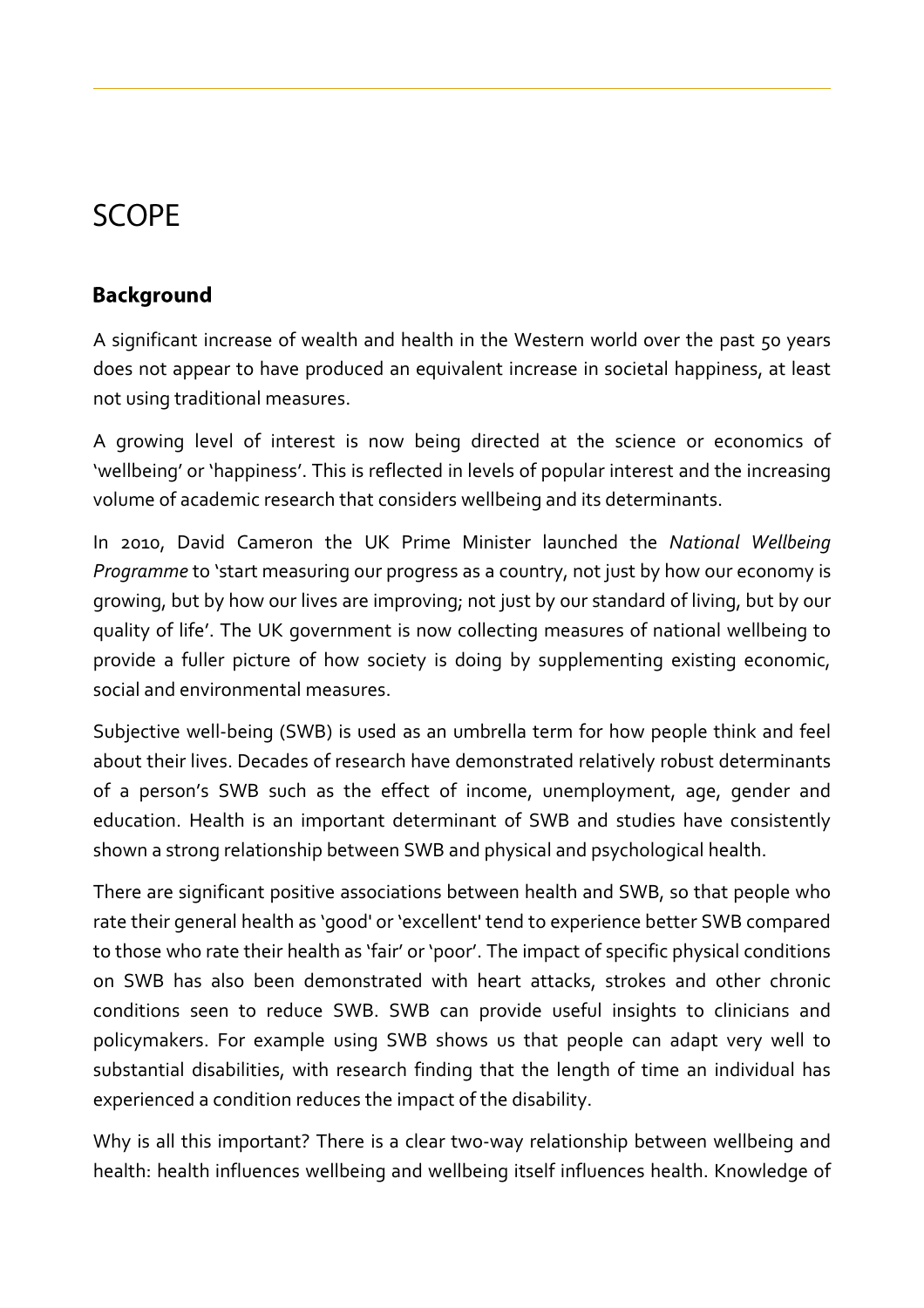this is important to patients, clinicians and policy makers. SWB provides us with a marker of overall 'wellness' and has the potential to be used to determine how conditions and treatments affect people in the experience of their lives. SWB may provide a sound basis for healthcare resource allocation decisions, which are notoriously difficult to make. Should the NHS fund a new biological treatment for rheumatoid arthritis or intensive physiotherapy services? Wellbeing measures may provide additional information on what actually works for patients and their families. The existing evidence base on the use of SWB in health is not as strong as it needs to be to make important policy recommendations and their are important avenues for future research.

## An investment in wellbeing and health research

The Lord Leonard and Lady Estelle Wolfson Foundation is considering supporting research in UK universities that strengthen the evidence base for wellbeing research in health.

This funding will support capacity building in the discipline. Alongside supporting the next generation of Lecturers and Professors, it aims to encourage novel and innovative research programmes in wellbeing in UK hospitals and universities. The investment will promote cross-disciplinary working between economists, psychologists, clinicians and policymakers. Funding will be used to build a network of wellbeing academics working in the health domain across UK universities and international partners.

The Charitable Trust is looking to support up to three different Lectureships at different universities for  $3 - 5$  years. Maximum funding per University is £100,000 and we expect to see evidence of how institutions will also support and sustain these roles in the long term. Particular areas the research may focus on could include;

#### *1. Measurement of SWB in health*

SWB as a measure of overall 'wellness' has the potential to be used as a marker for how conditions and treatments affect people in the experience of their lives. There are different ways of measuring SWB that range from single item measures (e.g. 'how satisfied are you with your life overall') to SWB scales (e.g. satisfaction with life) and several item measures (e.g. GHQ12). More research needs to be undertaken on how we can best measure SWB across patient populations and the public to better inform researchers and policymakers.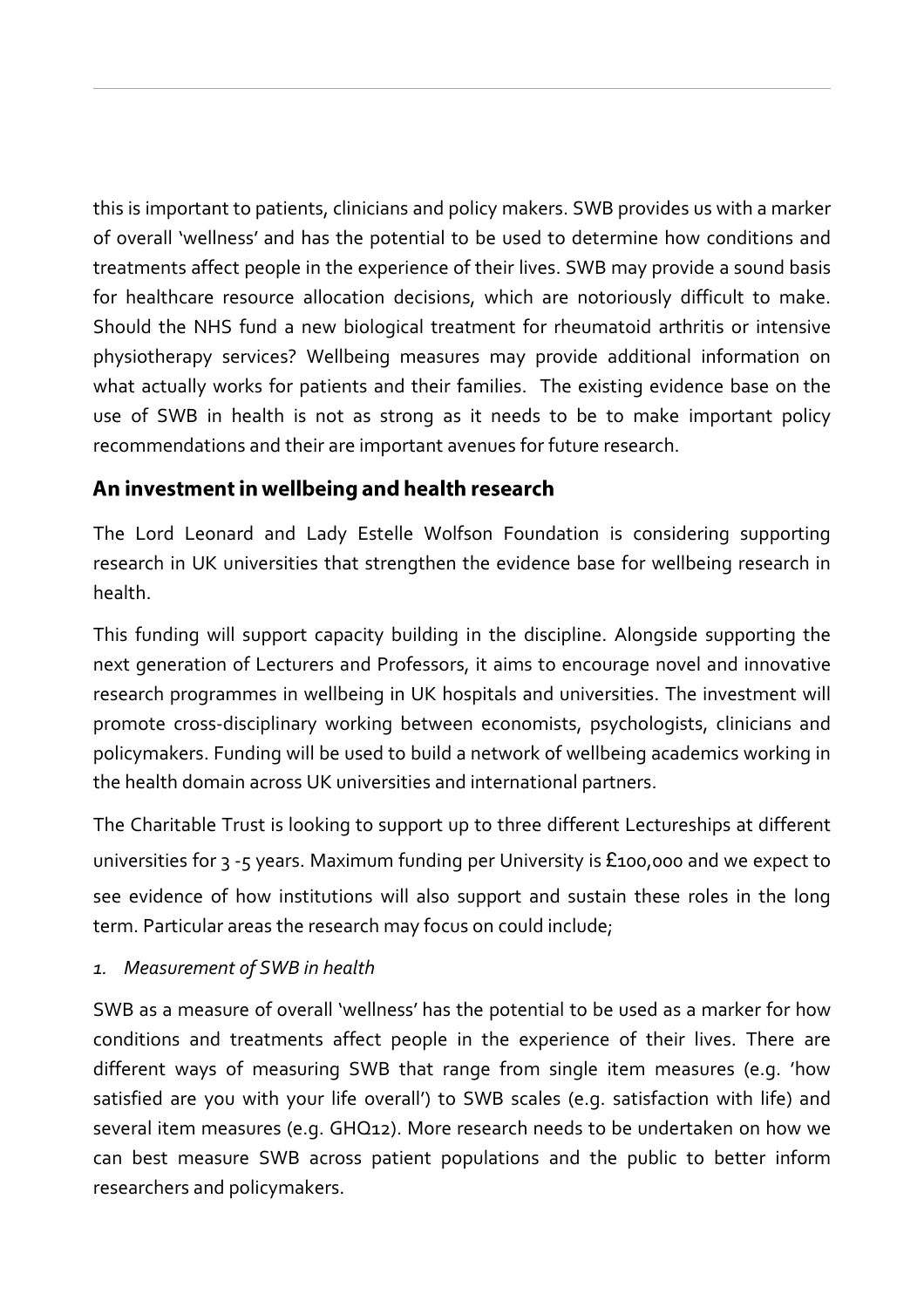#### *2.* Health determinants of SWB

The current literature relies on a great many small-scale studies to determine the health factors associated with SWB. There has been an over reliance to date on correlation studies that do not account for other variables. More weight needs to be given to larger scale studies that account for unobserved individual effects. We will look to support research that can better determine the impact of different conditions or treatments on SWB.

#### *3.* Strategies to enhance SWB as a route to better health

A number of studies have previously demonstrated that positive emotions and optimism had a beneficial impact on cardiovascular health and on immune functioning. There is evidence that interventions that are successful in improving subjective wellbeing can have beneficial effects on aspects of health. For example, meditation and relaxation training have been found to increase positive affect and to reduce blood pressure. We are looking for further evidence on the relationship of SWB to health and response to disease or treatment.

#### *4.* Mental health and wellbeing

It is no surprise that there is a close relationship between psychological health and wellbeing. Bust mental health has been demonstrated to be the single biggest predictor of life satisfaction, affecting relationships, employment and physical health. Whilst cost effective treatments exist, only a quarter of people who would benefit are in treatment. We will support research directed at trying to enhance access to mental health services that have the express aim of improving wellbeing.

#### *5.* Societal determinants of wellbeing

Economic and social conditions – and their distribution among the population – will substantially influence both individual and group differences in health and subjective wellbeing. We will support research that investigates what role social determinants such as income, education and employment have on wellbeing and health statuses. Enhancing our knowledge in this area will facilitate policy-orientated approaches to promoting wellbeing.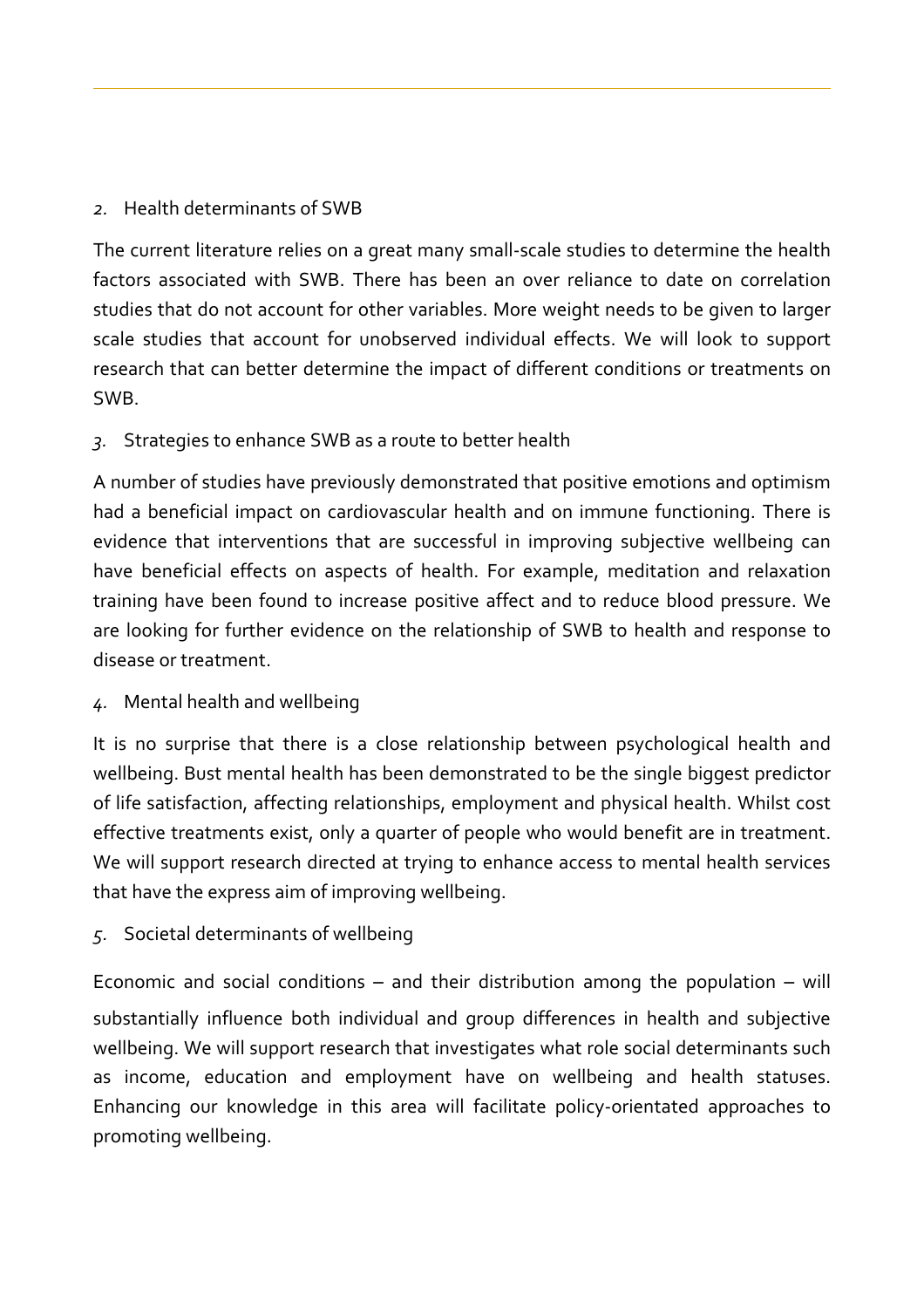## **The Lord Leonard and Lady Estelle Wolfson Foundation Application for Funded Lectureship**

| <b>Name of institution:</b>            |
|----------------------------------------|
| <b>Name of department:</b>             |
| <b>Name of department head:</b>        |
| <b>Name of administrative contact:</b> |
| <b>Contact address:</b>                |
| <b>Contact phone number:</b>           |
| <b>Contact email:</b>                  |
|                                        |
| <b>Start date:</b>                     |
| <b>End date:</b>                       |
| Total value of grant requested: $(E)$  |

#### **1. The Research Project**

| Please summarise the activities that<br>you plan to undertake as part of the<br>funded Lectureship. Indicate the<br>timeliness and importance of the<br>planned work, and place it in the<br>context of current knowledge.<br>Max 300 words                                                                               |  |
|---------------------------------------------------------------------------------------------------------------------------------------------------------------------------------------------------------------------------------------------------------------------------------------------------------------------------|--|
| What are the specific objectives of the<br>Lectureship?<br>Max 200 words                                                                                                                                                                                                                                                  |  |
| What features of the host institution<br>will make it particularly well-suited to<br>successfully achieve the objectives and<br>deliverables of this programme?<br>Emphasise any complementary<br>expertise, facilities and academics in<br>your institution that will enhance this<br>area of research.<br>Max 200 words |  |
| What are the main longer term<br>outcomes you are expecting from<br>funding?.<br>Max 200 words                                                                                                                                                                                                                            |  |